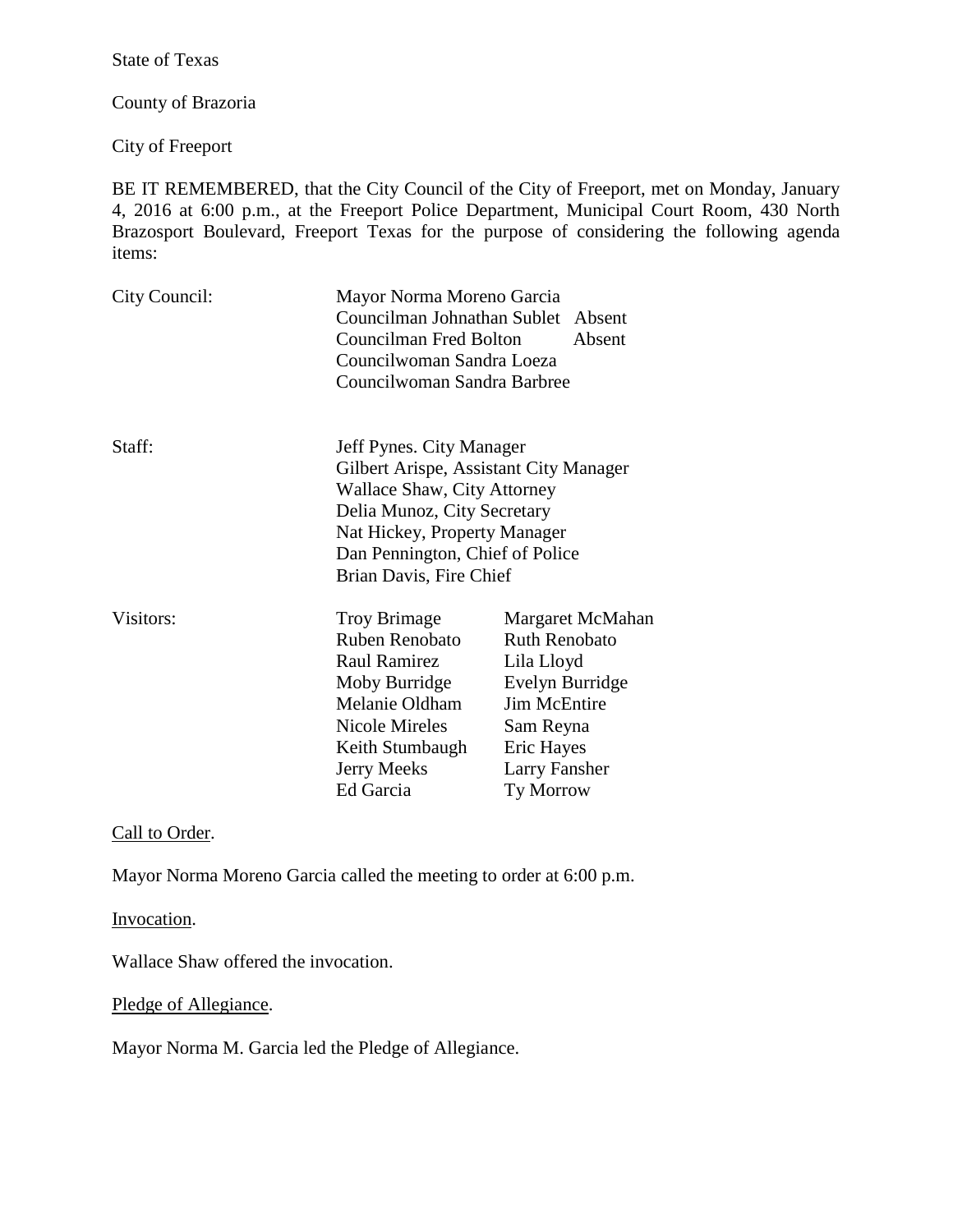Attending citizens and their business.

Ruben Renabato of 1527 W. 2<sup>nd</sup> Street, read out the Preamble of the Charter Review and the Oath of Office and reminded council that a public servant on November 30, 2015 council meeting acted against the Charter and asked that he be removed from office.

Margaret McMahan of 1330 West 8<sup>th</sup> Street, spokesperson for the Concerned Citizens of Freeport talked about an issues and changes in Freeport. The group conducted a survey and asked questions concerning the spending of \$12,000,000 on a sports complex and the preference of elections by plurality or majority. She reported that 95% prefer the elections by majority than plurality and 90% preferred street/drainage infrastructure than a sport complex.

### Consideration of approving December 7, 2015 Council Minutes.

On a motion by Councilwoman Barbree, seconded by Councilwoman Loeza, with all present voting "Aye", Council unanimously approved the December 7, 2015 Council Minutes.

**Public Hearing** to consider designating the following described real property located within the corporate boundaries of the city as a reinvestment zone for the purpose of entering into an agreement with the owner or owners thereof granting a tax abatement: Lot 18, Block l, Riverside Terrace, a subdivision in the City of Freeport, Brazoria County, Texas according to the map or plat of said subdivision on file in the Plat records of said county, known locally as 1935 N. Ave. G., Freeport, Texas.

Mayor Norma M. Garcia opened the Public Hearing at 6:10 p.m.

There being no questions or comments from audience or staff, Mayor Norma M. Garcia closed the Public Hearing at 6:11 p.m.

Consideration of approving Ordinance No. 2016-2102 designating improvements to land located within the incorporated limits of said City as a reinvestment zone to be known as the Efrain and Maria Rodriguez reinvestment zone and providing for its initial term and the renewal thereof.

On a motion by Councilwoman Barbree, seconded by Councilwoman Loeza, with all present voting "Aye", Council approved Ordinance No. 2016-2102 designating improvements to land located within the incorporated limits of said City as a reinvestment zone to be known as the Efrain and Maria Rodriguez reinvestment zone and providing for its initial term and the renewal thereof.

Consideration of approving Resolution No. 2016-2488 granting a tax abatement to Efrain and Maria Rodriguez pursuant to the terms and conditions of and authorizing the Mayor and City Secretary to execute and attest, respectively a tax abatement agreement with the said Efrain and Maria Rodriguez.

On a motion by Councilwoman Barbree, seconded by Councilwoman Loeza, with all present voting "Aye", Council approved Resolution No. 2016-2488 granting a tax abatement to Efrain and Maria Rodriguez pursuant to the terms and conditions of and authorizing the Mayor and City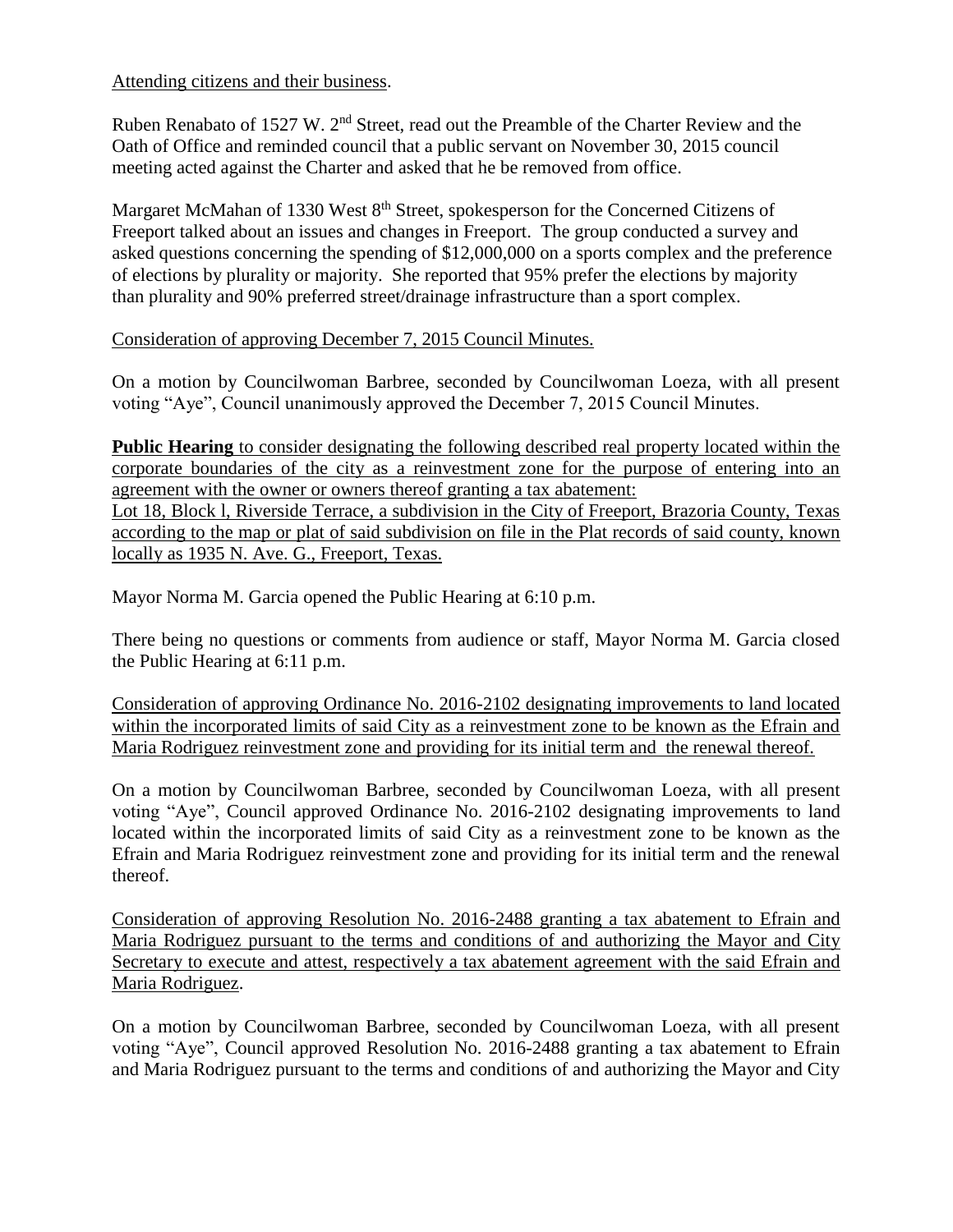Secretary to execute and attest, respectively a tax abatement agreement with the said Efrain and Maria Rodriguez.

Receive and authorize publication of the final report of the Charter Review Committee- $2015.$ 

On a motion by Councilwoman Barbree, seconded by Councilwoman Loeza, with all present voting "Aye", Council unanimously approved and authorized publication of the final report of the Charter Review Committee-2015.

Discuss and consider authorizing the City Attorney to prepare an ordinance calling an election to submit the following proposed recommended amendments recommended by the Charter Review Commission:

# **(1) Amend the first and third sentences of Section 3.02 Qualifications to read respectively as follows:**

 The Mayor and each member of the City Council shall be a registered voter and a resident of the City of Freeport for at least twenty-four (24) consecutive months and, in the case of members of the City Council other than the Mayor, a resident of the Ward sought to be represented for at least six (6) consecutive months, immediately preceding his or her application to have his or her name placed on the official ballot and the filing of proof of his or her qualifications as required by law.

If any such officer shall fail to maintain the foregoing residence qualifications during his or her term of office or shall be absent from three (3) consecutive regularly scheduled meetings without a valid excuse, in writing filed with the City Secretary or sent to the City Secretary by e-mail or text message before the missed meeting, or fail to attend at least eighty (80%) of regularly scheduled meetings during any fiscal year, without a valid excuse, the City Council must at its next regularly scheduled meeting declare a vacancy to exist and shall fill such vacancy as set forth in Section 3.06 of this Charter.

On a motion by Councilwoman Barbree, seconded by Councilwoman Loeza, with all present voting "Aye", Council unanimously approved to amend the first sentence of section 3.02 Qualification, to read twenty four- (24) consecutive months instead of twelve (12) month and to change to City Secretary to Mayor or Mayor Pro Tem and have council decide on the validity of the excuse for missing city council.

# **(2) Amend Section 4.08 Fire Department to read as follows**:

# Section 4.08 Fire and E.M.S Department

For the protection of property and lives within the city, there is hereby established and there shall be maintained by the City a department to be known as the Freeport Fire and E.M.S (Emergency Medical Services).

On a motion by Councilwoman Barbree, seconded by Councilwoman Loeza, with all present voting "Aye", Council unanimously approved to amend Section 4.08 Fire Department, adding to Section 4.08 Fire and E.M.S Department to read as follows: for the protection of property and lives within the city, there is hereby established and there shall be maintained by the City a department to be known as the Freeport Fire and E.M.S (Emergency Medical Services).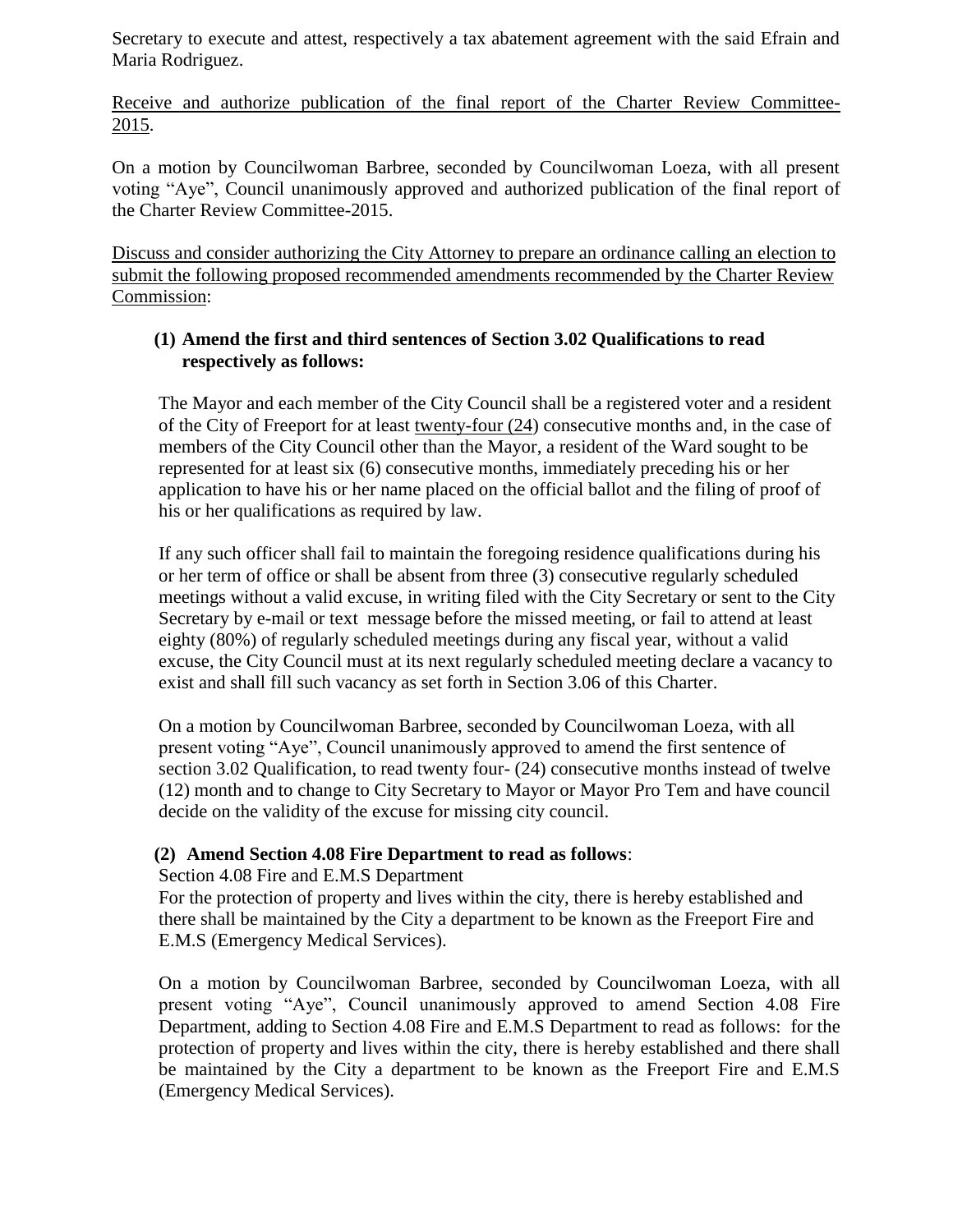### **(3) Amend Section 5.05 to substitute majority for plurality, to provide for a runoff election and to read as follows**:

Section 5.05 Election by Majority Election to office shall be by majority with the candidate receiving a majority of the number of votes (if otherwise qualified) being deemed elected to office. If no candidate gains a majority of the votes, the city council shall cause to be held a runoff elections between the two (2) candidates with the most votes on to be held on the same calendar year and on a day permitted by the Texas Election Code. In the event of a tie at any election, lots shall be cast to determine a winner in accordance with the Texas Election Code.

On a motion by Councilwoman Barbree to decline amending Section 5.05 to substitute majority for plurality, to provide for a runoff election. Motion died for lack of second.

### **(4) Amend Section 9.06 Notice of Public Hearing on Budget to read as follows:**

At the meeting of the City Council at which the budget is submitted, the City Council shall fix the time and place of a public hearing on the budget and shall cause to be published in both English and Spanish and in a newspaper of general circulation within the City of Freeport, a notice thereof setting forth the time and place of such hearing at least fifteen (15) days before the date thereof: and such notice shall be maintained on the City's website until after the date of such hearing.

On a motion by Councilwoman Loeza, seconded by Councilwoman Barbree, with all present voting "Aye", Council unanimously approved amending Section 9.06 Notice of Public Hearing on Budget to read as follows: At the meeting of the City Council at which the budget is submitted, the City Council shall fix the time and place of a public hearing on the budget and shall cause to be published in both English and Spanish and in a newspaper of general circulation within the City of Freeport, a notice thereof setting forth the time and place of such hearing at least fifteen (15) days before the date thereof: and such notice shall be maintained on the City's website until after the date of such hearing.

# **(5) Amend Section 10.07 Consent of Property owners**

 The consent of abutting and adjacent property owners shall not be required for the construction, extension, maintenance or operation of any public utility; but such abutting and adjacent property shall thereafter be restored to its previous condition and nothing in this Charter or in any franchise granted hereunder shall ever be construed to deprive any such property owner of any right of action for damage or injury to his or her property as now or hereafter provided by law.

 On a motion by Councilwoman Barbree, seconded by Councilwoman Loeza, with all present voting "Aye", Council unanimously approved to amend Section 10.07 Consent of Property Owners to read as follows:

 The consent of abutting and adjacent property owners shall not be required for the construction, extension, maintenance or operation of any public utility; but such abutting and adjacent property shall thereafter be restored to its previous condition and nothing in this Charter or in any franchise granted hereunder shall ever be construed to deprive any such property owner of any right of action for damage or injury to his or her property as now or hereafter provided by law.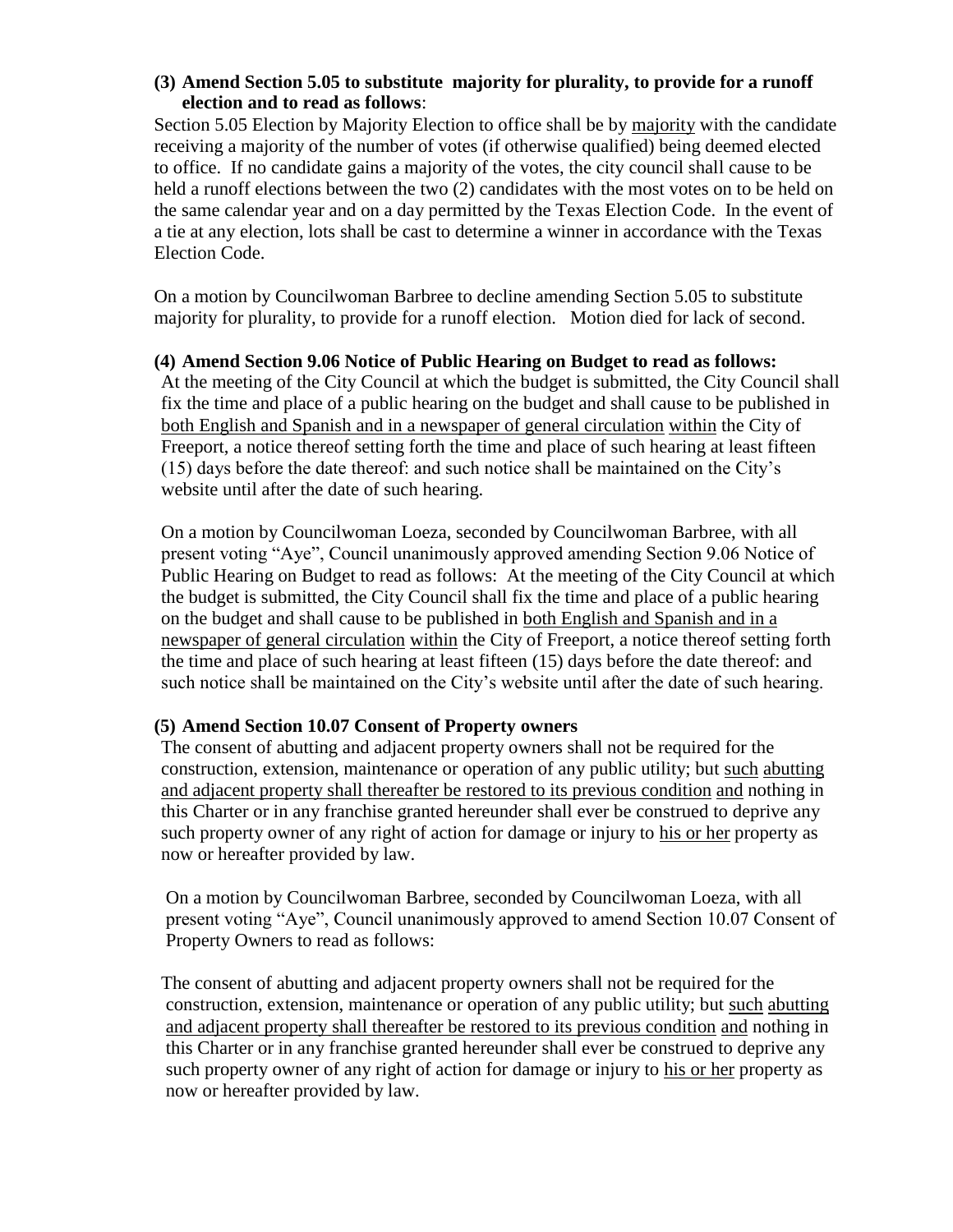### **(6) Amend Section 11.011 Selection of Newspaper for Publication, Subsection (a) , to read as follows:**

Every ordinance or resolution adopted by the City Council, which is required or permitted to be published in a newspaper, shall designate in the body thereof, one or more newspapers of general circulation within the City of Freeport in which such ordinance or resolution, or the descriptive caption thereof, shall be published and it shall appear on the City's website for a least ten (l0) days or for the length of time between each publication, if it is required to be published more than once, whichever is longer.

On a motion by Councilwoman Loeza, seconded by Councilwoman Barbree, with all present voting "Aye", Council unanimously approved amending Section 11.011 Selection of Newspaper for Publication, Subsection (a) to read as follows:

Every ordinance or resolution adopted by the City Council, which is required or permitted to be published in a newspaper, shall designate in the body thereof, one or more newspapers of general circulation within the City of Freeport in which such ordinance or resolution, or the descriptive caption thereof, shall be published and it shall appear on the City's website for a least ten (l0) days or for the length of time between each publication, if it is required to be published more than once, whichever is longer.

### Consideration of cancelling January  $18<sup>th</sup>$ , 2016 Council Meeting to observe Martin Luther King Holiday.

 On a motion by Councilwoman Barbree, seconded by Councilwoman Loeza, with all present voting "Aye", Council approved cancelling January 18th, 2016 Council Meeting to observe martin Luther King Holiday.

 Consideration of the approval of any action to be taken as a result of closed Executive Session.

 Mayor Norma Garcia closed the Formal Session and opened the Executive Session at 6:36 p.m.

 Mayor Norma Garcia opened the Formal Session at 6:55 p.m. to motion on an Executive Session item.

 On a motion by Councilwoman Loeza, seconded by Councilwoman Barbree, with all present voting "Aye", Council unanimously approved a contract with Waste Connection of Texas, LLC for solid waste collection services.

#### Executive Session:

Section 551.071, Government Code Consultation with City Attorney concerning pending or contemplated litigation, settlement offers or other matters in which his duty to the City Council under the Texas Disciplinary Rules of Professional Conduct of the State Bar of Texas clearly conflicts with Chapter 551, Government Code, to wit:

• Pending Contractual Legal Negotiations – Waste Connections Contract.